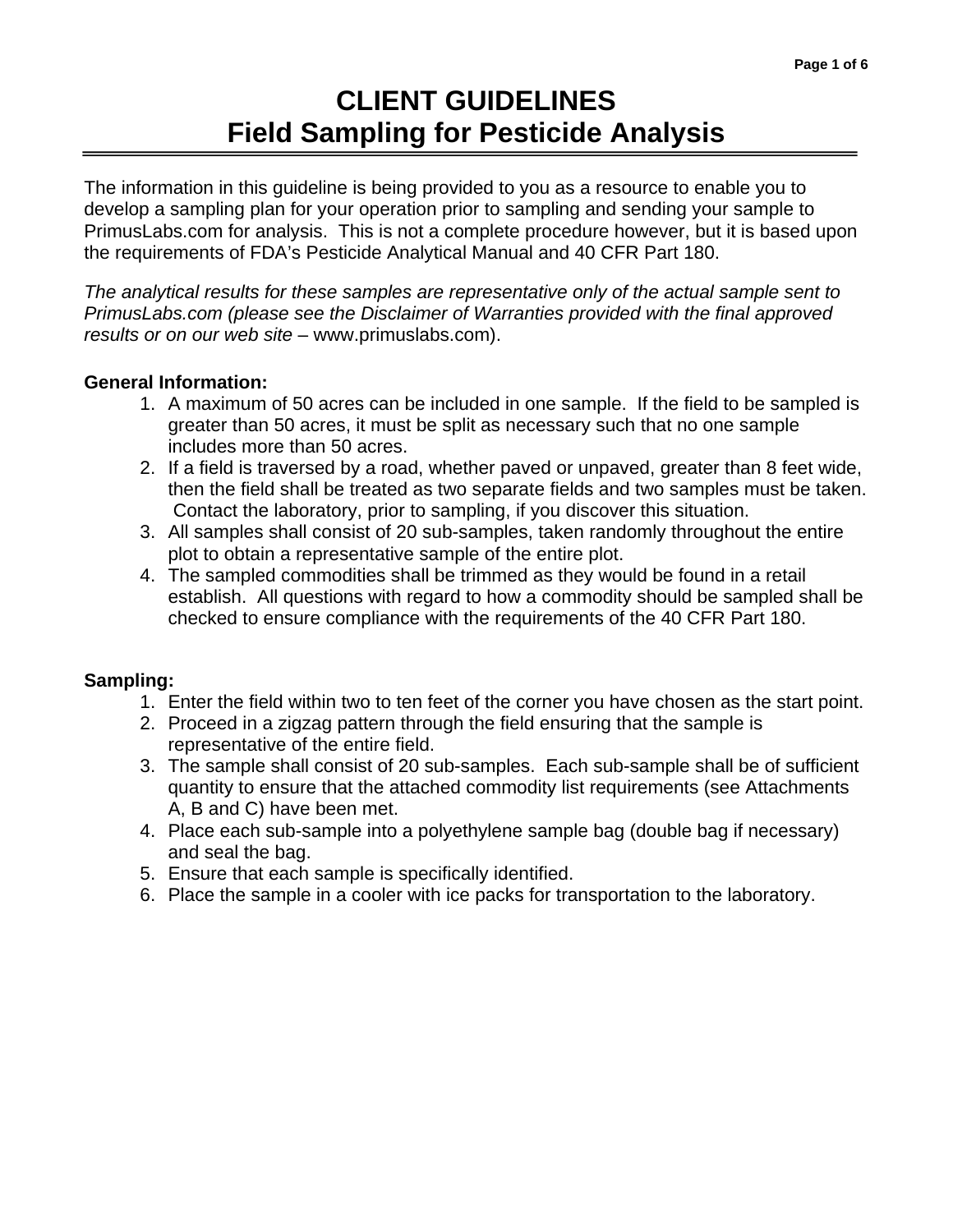### **Attachment A Commodities Sampled Whole or By the Head**

| <b>Commodity</b>               | Sub-Sample Instructions <sup>1</sup>                                       | H or $\overline{Q^2}$   |
|--------------------------------|----------------------------------------------------------------------------|-------------------------|
| Avocado                        | Select 1 mature avocado                                                    | N                       |
| <b>Bok Choy</b>                | Cut a ground level, remove first 3 outer layers of leaves                  | Y                       |
| <b>Broccoli</b>                | Cut from stalk about 6" below the florets, remove any leaves               | N                       |
| Cabbage (Green, Red, Savoy)    | Cut at ground level, remove outer leaves as needed                         | Y                       |
| Cantaloupe                     | Cut from stem and brush off all soil (do not use any liquid)               | Υ                       |
| Cardoon                        | Cut at ground level, remove leaves from the bottom area                    | $\overline{Y}$          |
|                                | and then trim off the to portion where it starts to leaf out               |                         |
| Cauliflower                    | Cut as close to the head as possible, remove the leaves, if                | Y                       |
|                                | heads smaller than 4" in diameter, select 2-3 to ensure                    |                         |
|                                | sufficient sample volume                                                   |                         |
| Celery                         | Cut at ground level, remove spreading outer ribs and trim off              | Y                       |
|                                | the top portion where it starts to leaf out                                |                         |
| Corn                           | Select an ear, leave husk in place, select from different stalk            | N                       |
|                                | locations                                                                  |                         |
| Daikon                         | Select mature daikon, trim off the leafy part, brush off all soil, if less | Y                       |
|                                | than 5" take entire daikon, if greater than 5" cut as needed to            |                         |
|                                | ensure a $5" - 8"$ section, alternate sections taken when cut              |                         |
| Eggplant                       | Select 1 mature eggplant                                                   | N                       |
| Endive                         | Cut at ground level, remove roots and damaged or dirty                     | $\overline{\mathsf{Y}}$ |
|                                | leaves (usually grown and sampled with Escarole)                           |                         |
| Escarole                       | Cut at ground level, remove roots and damaged or dirty                     | Y                       |
|                                | leaves (usually grown and sampled with Endive)                             |                         |
| Fennel (Anise)                 | Cut at ground level, remove spreading outer ribs and trim                  | Y                       |
|                                | the top portion where it starts to leaf out                                |                         |
| Gailan (Choy Sum)              | Cut at ground level, brush off all soil, leave whole plant intact          | N                       |
| Honeydew Melon                 | Cut from stem and brush off all soil (do not use any liquid)               | $\overline{Y}$          |
| Kale (Oriental)                | Cut at ground level, remove roots & damaged or dirty leaves                | Y                       |
| Kohlrabi                       | Cut at ground level, shake off all soil, leave whole plant intact          | N                       |
| Leeks                          | Pull the leek, trim roots, shake off all soil, trim the tops to no         | $\mathsf{N}$            |
|                                | more than 6" of leaves, remove outer 2 leaves to expose                    |                         |
|                                | white portion of the leek                                                  |                         |
| Lettuce (Butter, Boston, Bibb) | Cut at ground level, remove damaged or dirty leaves (2                     | N                       |
|                                | layers maximum)                                                            |                         |
| Lettuce (Head, Iceberg)        | Cut at ground level, remove outer wrapper leaves, shake off                | Y                       |
|                                | all soil                                                                   |                         |
| Lettuce (Red & Green Leaf)     | Cut at ground level, remove $2 - 3$ layers of outer leaves                 | N                       |
| Lettuce (Romaine)              | Cut at ground level, remove damaged or dirty leaves (2)                    | Y                       |
|                                | layers maximum)                                                            |                         |
| Mango                          | Select 1 mature mango                                                      | N                       |
| Napa Cabbage                   | Cut at ground level, remove first 3 layers of leaves                       | Υ                       |
| Radicchio                      | Cut at ground level, trim roots, remove all but 2 layers of                | Y                       |
|                                | outer leaves                                                               |                         |
| Romanesco                      | Cut from stalk about 5" below the flowers, remove any leaves               | N                       |
| Watermelon                     | Cut from stem and brush off all soil (do not use any liquid)               | Y                       |

**1** Sub-Sample Instructions – this apply to each of the 20 sub-samples taken in 1 sample. **2** H or Q – an Y indicates that the commodity may be cut into halves or quarters based upon the size of the commodity. An N indicates that the commodity must be left whole. When cutting products such as lettuces and cabbages, the core or butt shall be left whole.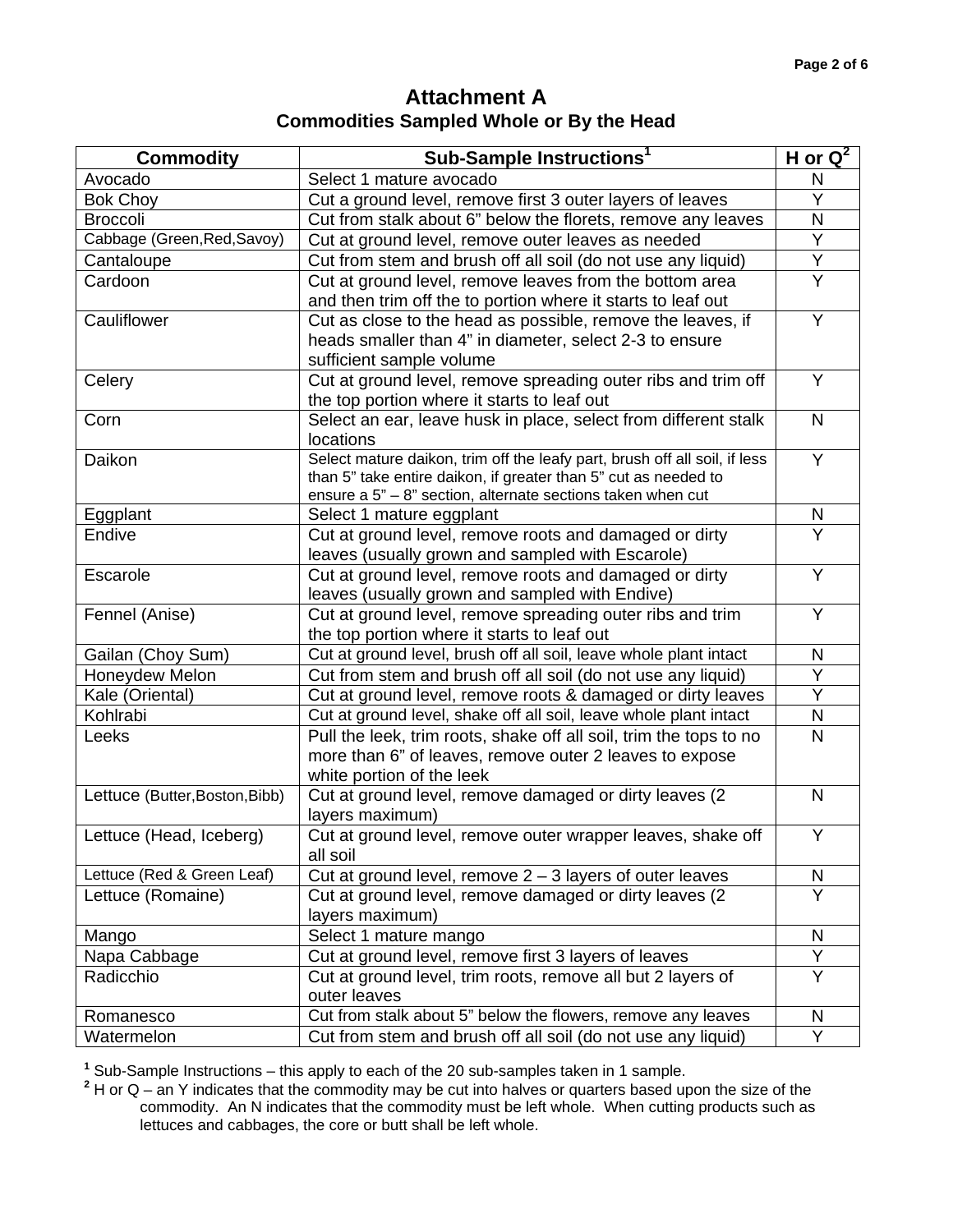## **Attachment B Commodities Sampled By Count**

| <b>Commodity</b>                    | Sub-Sample Instructions <sup>1</sup>                                                                | <b>Count per</b><br><b>Sub-Sample</b> |
|-------------------------------------|-----------------------------------------------------------------------------------------------------|---------------------------------------|
| <b>Bell Peppers</b>                 | Select mature peppers from different areas on each<br>plant                                         | $1 - 2$                               |
| <b>Brussels Sprouts</b>             | Select mature, fresh sproutsfrom different areas on<br>each plant                                   | 4                                     |
| <b>Chives</b>                       | Cut at ground level, shake off all soil, remove all<br>dead or dirty leaves                         | 1 Bunch                               |
| Cilantro                            | Cut at ground level, shake off all soil, remove all<br>dead or dirty leaves (do not use any liquid) | 1 Bunch                               |
| Cucumber                            | Select mature cucumbers, shake off all soil, remove<br>all leaves                                   | $\overline{2}$                        |
| Grapes                              | Select ripe grapes, select from different areas on<br>each vine                                     | 1 Bunch                               |
| Onions (Bulb)                       | Select mature onions, shake off all soil, trim the roots<br>and stem                                | $1 - 3$                               |
| Radishes                            | Select mature radishes, shake off all soil, keep<br>leaves intact                                   | Bunch of 10                           |
| <b>Strawberries</b>                 | Select mature, ripe, undamaged strawberries                                                         | $5$ (min.)                            |
| Summer Squash (Yellow,<br>Zucchini) | Select mature squash, cut stem close to the squash,<br>remove the flower, shake off all soil        | $1 - 2$                               |
| <b>Tree Fruit</b>                   | Select 1 mature fruit from the top, center and lower<br>sections of each tree.                      | 3                                     |

**1** Sub-Sample Instructions – these instructions apply to each of the 20 sub-samples taken in 1 sample.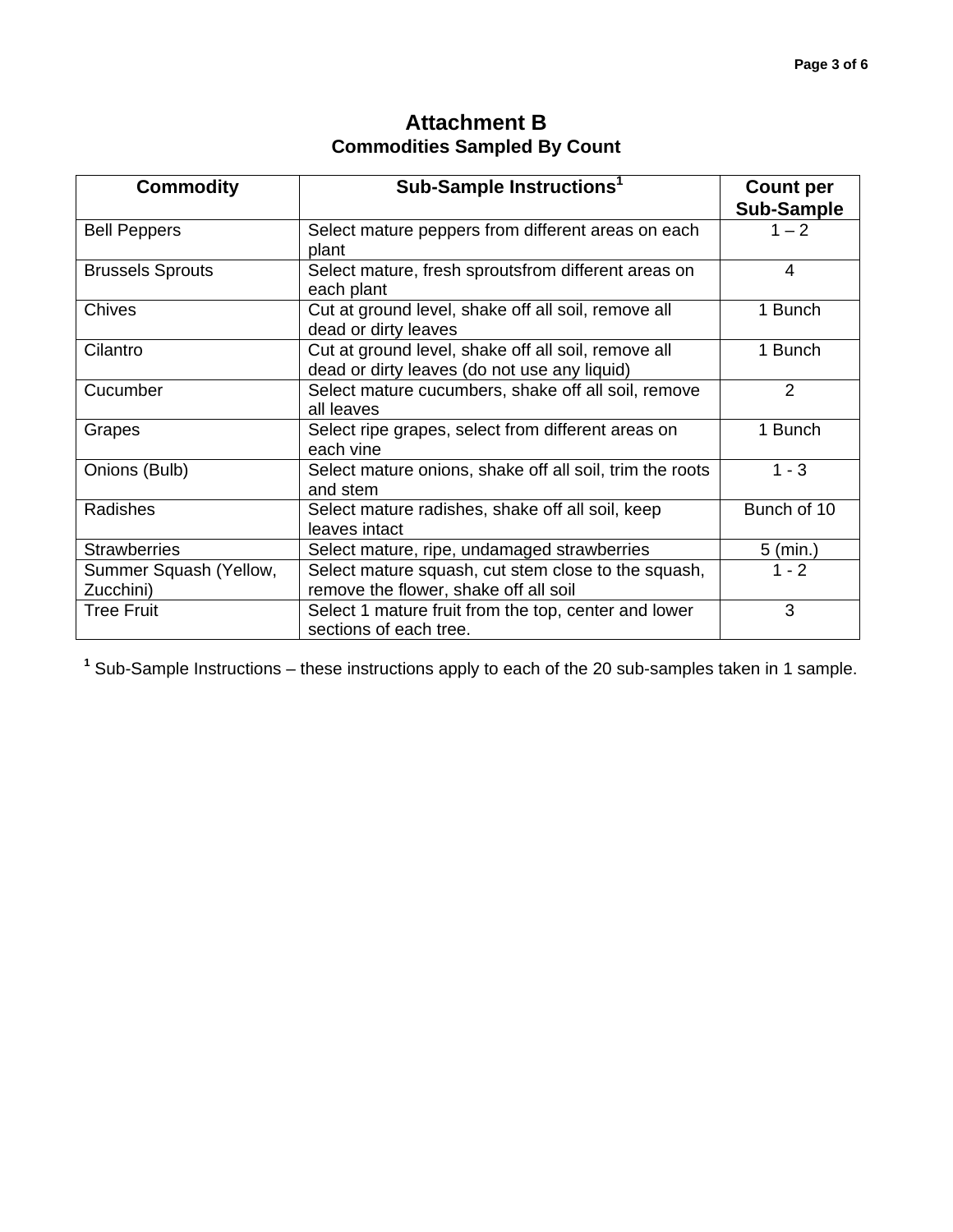# **Attachment C Commodities Sampled by Weight**

| <b>Commodity</b>        | Sub-Sample Instructions <sup>1</sup>                                 | <b>Total</b><br>Weight <sup>2</sup> |
|-------------------------|----------------------------------------------------------------------|-------------------------------------|
| Artichokes              | Cut mature artichokes at their base, do not include leaves,          | 10 lbs.                             |
|                         | select several artichokes to ensure total sample weight              |                                     |
| Beets (Table)           | Pull beets, gently brush off all soil (do not use any liquid), keep  | 10 lbs.                             |
|                         | leaves intact, select $1 - 3$ beets to ensure total sample weight    |                                     |
| Carrots                 | Pull carrots, shake off all soil, trim off the green tops, select    | 10 lbs.                             |
|                         | 2 - 3 carrots to ensure total sample weight                          |                                     |
| <b>Collard Greens</b>   | Cut bundle at ground level, shake off all soil, remove dead          | 5 lbs.                              |
|                         | or dirty leaves, select large enough bundle to ensure total          |                                     |
|                         | sample weight                                                        |                                     |
| <b>Dandelion Greens</b> | Cut bundle at ground level, shake off all soil, remove dead          | 5 lbs.                              |
|                         | or dirty leaves, select large enough bundle to ensure total          |                                     |
|                         | sample weight                                                        |                                     |
| Fava Beans              | Sample bean pods from various areas of the plant, select a           | 10 lbs.                             |
|                         | minimum of 5 pods to ensure total sample weight                      |                                     |
| <b>Green Beans</b>      | Sample mature beans from various areas of the plant, select          | 10 lbs.                             |
|                         | a sufficient number of beans to ensure total sample weight           |                                     |
| <b>Green Onions</b>     | Pull bunch, shake off all soil, remove dead and damaged              | 5 lbs.                              |
|                         | leaves, select a large enough bundle to ensure total sample          |                                     |
|                         | weight                                                               |                                     |
| Kale (Garnish)          | Sample leaves from various areas of the plant, sample only           | 5 lbs.                              |
|                         | fresh, undamaged leaves, select a minimum of 4 leaves per            |                                     |
|                         | plant to ensure total sample weight                                  |                                     |
| Mint                    | Cut stalks from various areas of the plant, sample only              | 5 lbs.                              |
|                         | fresh, clean leaves, select a sufficient number of stalks to         |                                     |
|                         | ensure total sample weight                                           |                                     |
| <b>Mustard Greens</b>   | Cut bundle at ground level, shake off all soil, remove dead          | 5 lbs.                              |
|                         | or dirty leaves, select large enough bundle to ensure total          |                                     |
|                         | sample weight                                                        |                                     |
| Parsley                 | Cut bundle at ground level, shake off all soil, remove dead          | 5 lbs.                              |
|                         | or dirty leaves, select large enough bundle to ensure total          |                                     |
|                         | sample weight                                                        |                                     |
| Peas                    | Sample mature bean pods from various areas of the plant,             | 5 lbs.                              |
|                         | select a sufficient number of pods to ensure total sample            |                                     |
|                         | weight<br>Sample mature peppers from various areas of the plant, cut | 5 lbs.                              |
| Peppers (Non-Bell)      | stem close to the pepper, select a sufficient number of              |                                     |
|                         | peppers to ensure total sample weight                                |                                     |
| Snap Beans              | Sample mature beans from various areas of the plant, select          | 10 lbs.                             |
|                         | a sufficient number of beans to ensure total sample weight           |                                     |
| <b>Snow Peas</b>        | Sample mature bean pods from various areas of the plant,             | 5 lbs.                              |
|                         | select a sufficient number of pods to ensure total sample            |                                     |
|                         | weight                                                               |                                     |
| Spinach                 | Cut bundle at ground level, shake off all soil, remove dead          | 5 lbs.                              |
|                         | or dirty leaves, select large enough bundle to ensure total          |                                     |
|                         | sample weight                                                        |                                     |
| <b>Swiss Chard</b>      | Cut bundle at ground level, shake off all soil, remove dead          | 5 lbs.                              |
|                         | or dirty leaves, select large enough bundle to ensure total          |                                     |
|                         | sample weight                                                        |                                     |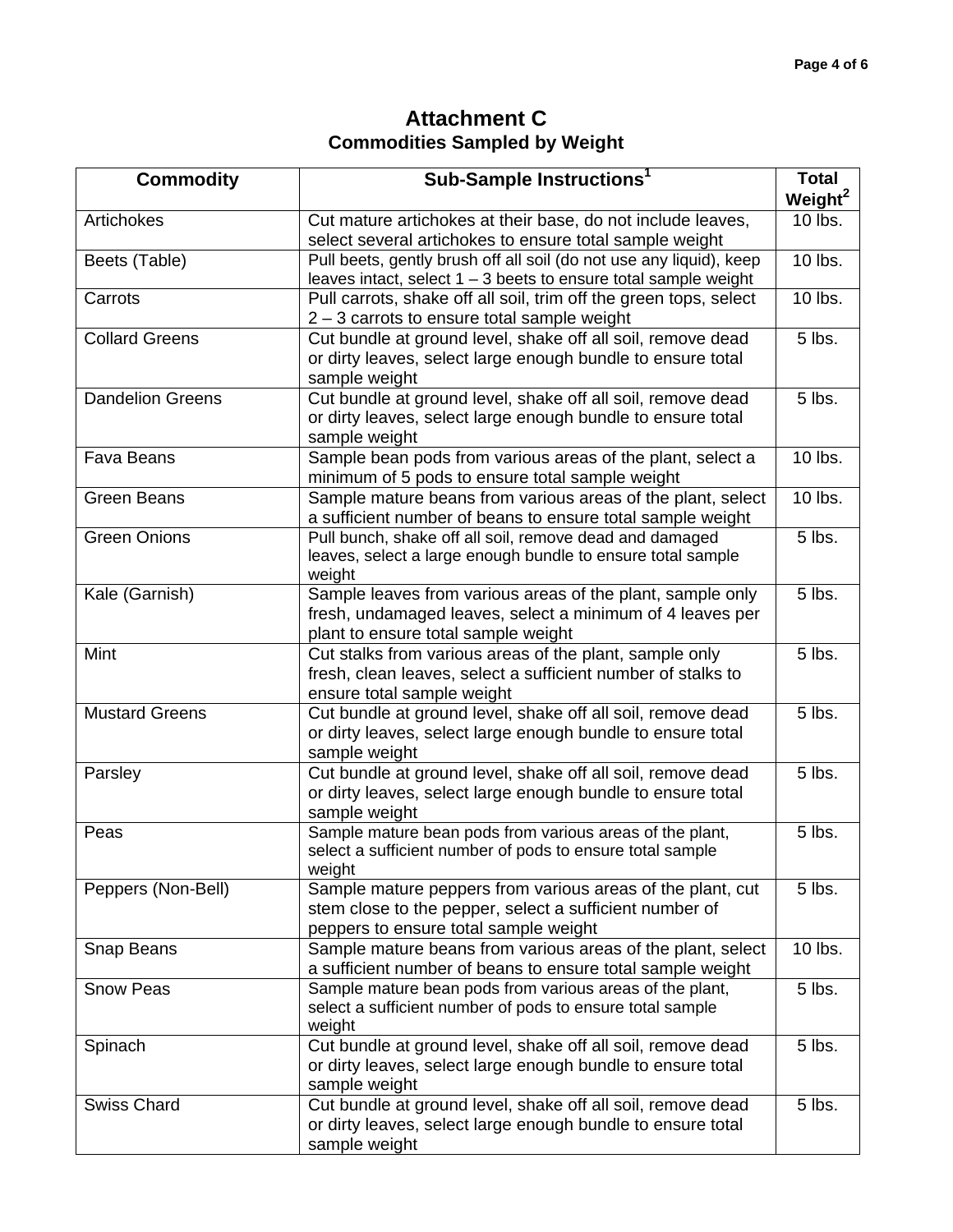## Attachment C (cont.) **Commodities Sampled by Weight**

| <b>Commodity</b>         | Sub-Sample Instructions <sup>1</sup>                                                                                                        | <b>Total</b><br>Weight <sup>2</sup> |
|--------------------------|---------------------------------------------------------------------------------------------------------------------------------------------|-------------------------------------|
| Tomatillos               | Sample mature tomatillos from various areas of the vine,<br>select a minimum of 3 to ensure total sample weight                             | $5$ lbs.                            |
| Tomatoes (Cherry, Grape) | Sample ripe, undamaged tomatoes from various areas of<br>the vine, select a minimum of 5 to ensure total sample<br>weight                   | $5$ lbs.                            |
| Tomatoes (Other than     | Sample ripe, undamaged tomatoes from various areas of                                                                                       | 10 lbs.                             |
| Cherry or Grape)         | the vine, select a sufficient number to ensure total sample<br>weight                                                                       |                                     |
| <b>Turnip Greens</b>     | Cut bundle at ground level, shake off all soil, remove dead<br>or dirty leaves, select large enough bundle to ensure total<br>sample weight | 5 lbs.                              |
| Watercress               | Cut bundle at ground level, shake off all soil, remove dead<br>or dirty leaves, select large enough bundle to ensure total<br>sample weight | $5$ lbs.                            |

<sup>1</sup> Sub-Sample Instructions – these instructions apply to each of the 20 sub-samples taken in 1 sample.<br><sup>2</sup> Total Weight – this is the minimum weight needed for analysis, each of the 20 sub-samples shall

consist of a sufficient quantity of the commodity to obtain the total sample weight necessary.